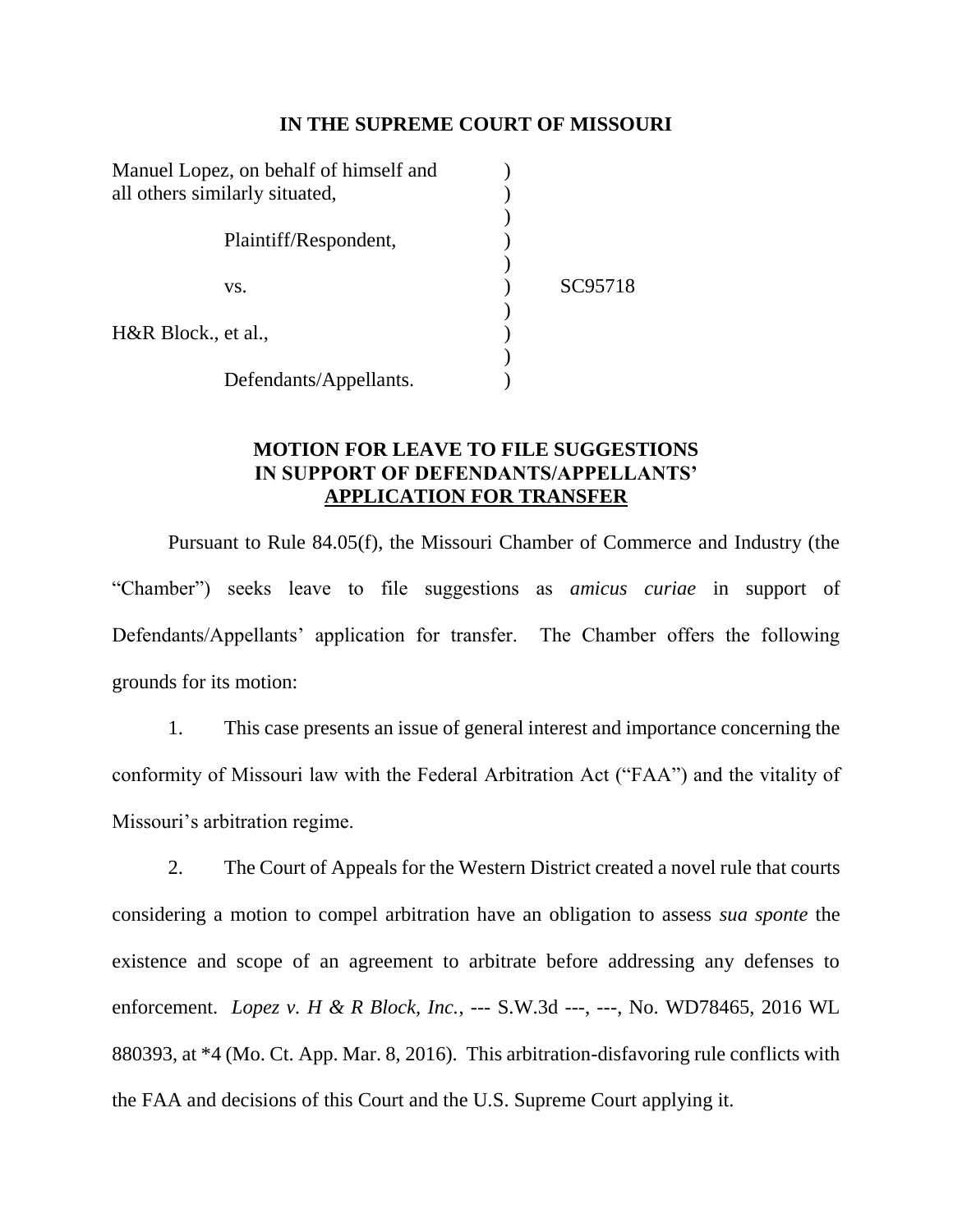3. The FAA provides that agreements to arbitrate "shall be valid, irrevocable, and enforceable, save upon such grounds as exist at law or in equity for the revocation of *any contract*." 9 U.S.C. § 2 (emphasis added). This provision means that "courts must place arbitration agreements on an equal footing with other contracts." *AT&T Mobility LLC v. Concepcion*, 563 U.S. 333, 339 (2011). Any state rule that singles out arbitration agreements for unfavorable treatment conflicts with the FAA and is preempted by it. *Perry v. Thomas*, 482 U.S. 483, 489 (1987); *see also Brewer v. Missouri Title Loans*, 364 S.W.3d 486, 490 (Mo. banc 2012) (holding that states may not adopt rules "that apply only to arbitration or that derive their meaning from the fact that an agreement to arbitrate is at issue"). The FAA's ban on state rules disfavoring arbitration extends to rules that delay the commencement of arbitration. *See, e.g.*, *Preston v. Ferrer*, 552 U.S. 346, 358 (2008) (holding preempted a state law requiring parties to exhaust state administrative procedures before arbitrating).

4. The Western District's rule that "we do not address defenses to enforcement of an arbitration agreement unless we are first satisfied that an arbitration agreement exists and that the subject disputes are within its scope," *Lopez*, 2016 WL 880393, at \*4, violates these principles. *First*, it is uniquely hostile to arbitration agreements and will mean that they are enforced less often than other types of contracts. *Second*, by multiplying the issues that must be addressed on a motion to compel arbitration, it will add expense and delay before arbitration can commence.

5. The Chamber has a strong interest in rectifying the conflict between the Western District's decision and the FAA and related precedents. Together with its affiliate

2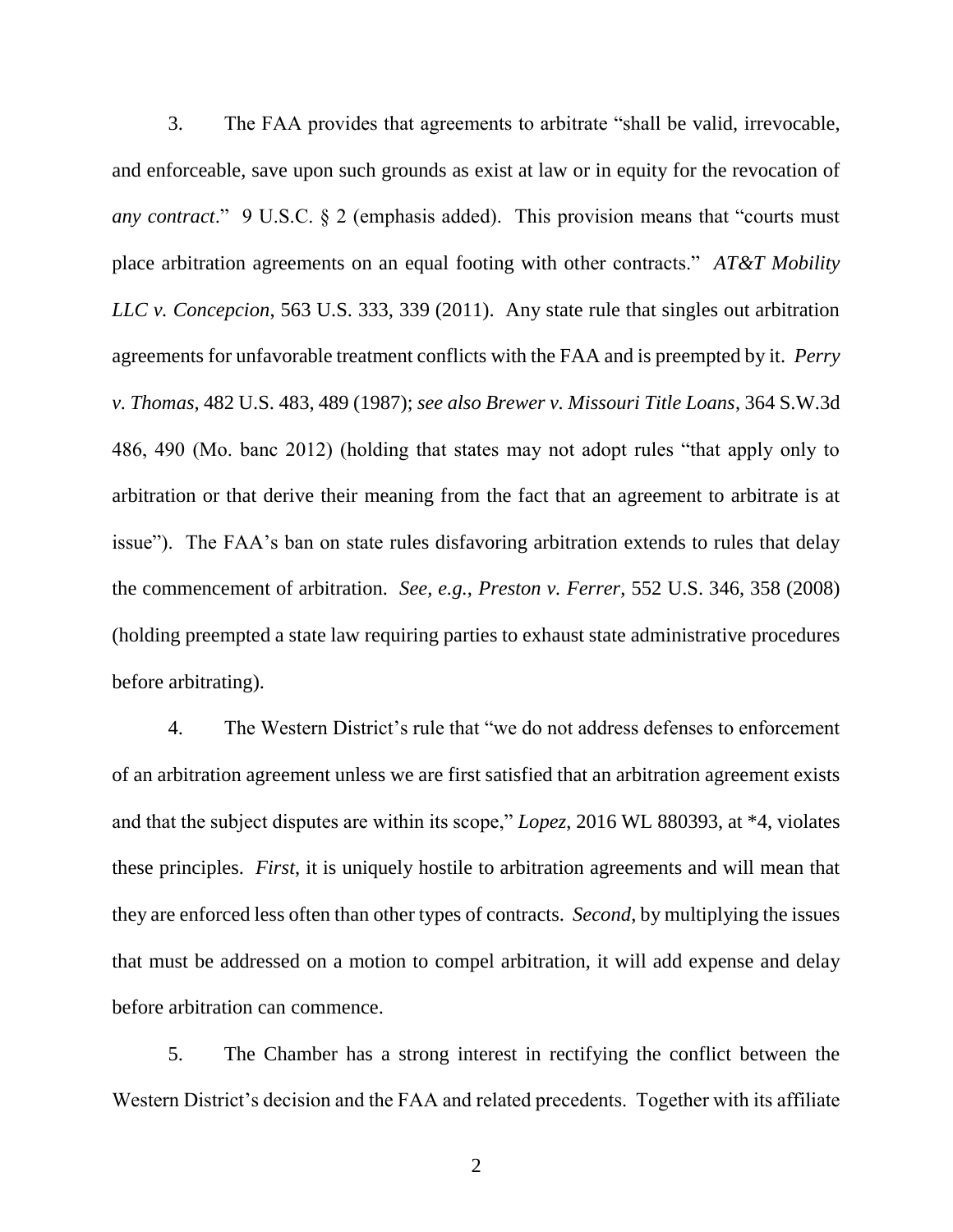network, the Missouri Chamber Federation, the Chamber represents over 40,000 employers. Many of these businesses include arbitration provisions in their consumer contracts. These businesses rely on the speed and efficiency of arbitration to avoid the crippling costs associated with civil litigation. *See Allied-Bruce Terminix Cos. v. Dobson*, 513 U.S. 265, 280 (1995) (noting that arbitration allows both businesses and consumers to avoid "the delay and expense of litigation" (citation omitted)).

6. The Chamber has a unique perspective on the importance of a wellfunctioning arbitration system to Missouri businesses and the detrimental effect the Western District's new rule will have on them. The Western District's rule undermines Missouri's arbitration regime by taking a hostile, skeptical view of arbitration agreements and increasing the time and money parties must spend on litigation before courts will enforce a valid arbitration agreement.

7. Counsel for the Chamber has contacted counsel for Plaintiff/Respondent's but was unable to obtain consent to filing suggestions in support of transfer. Therefore, the Chamber seeks this Court's leave to present its arguments in support of transfer of this case.

\* \* \*

*Wherefore*, the Chamber respectfully moves this Court to grant it leave to file suggestions as *amicus curiae* in support of Defendants/Appellants' application for transfer*.*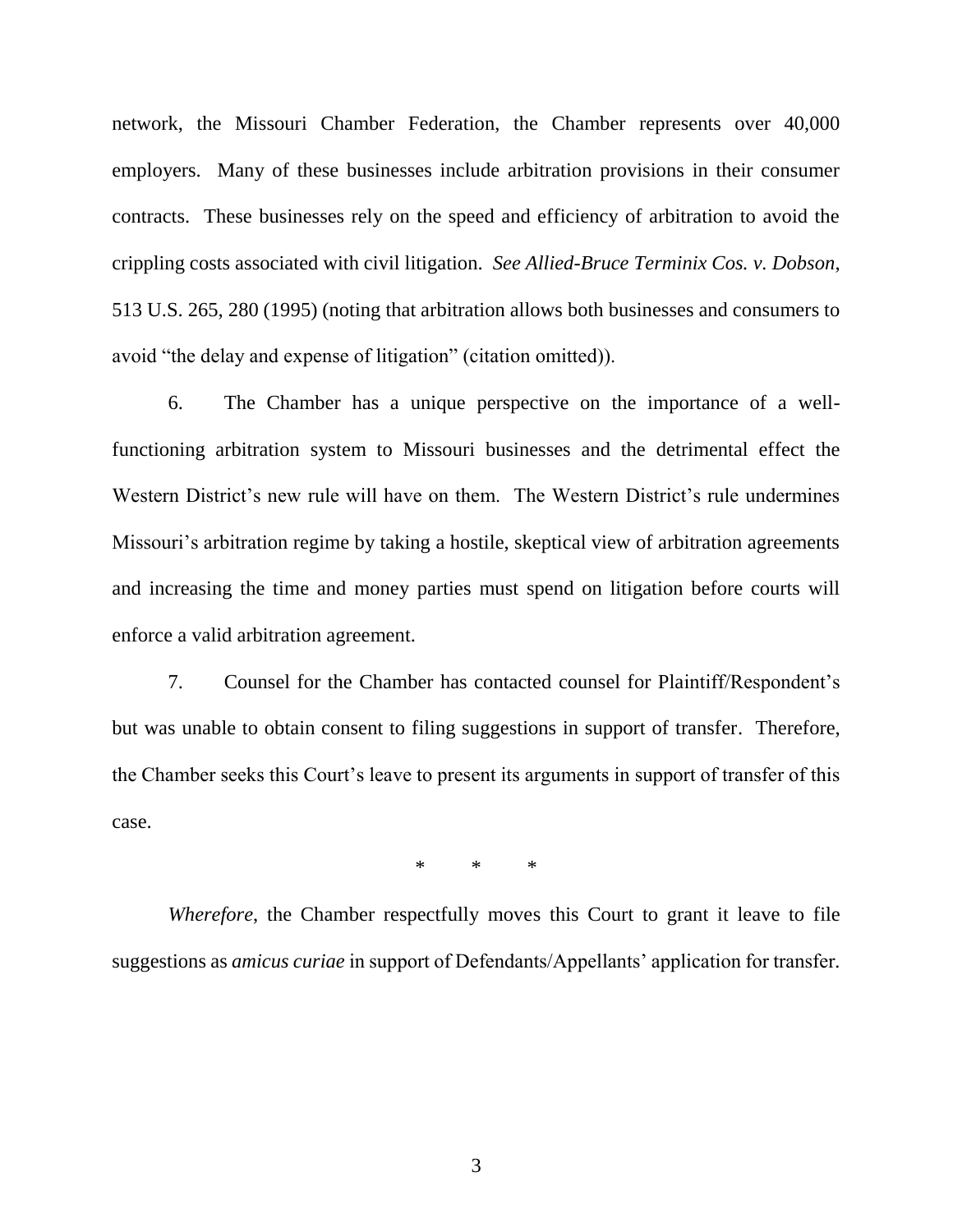Dated: May 27, 2016 Respectfully submitted,

/s/ Brian Bunten

Brian Bunten, MO #62775 General Counsel Missouri Chamber of Commerce and Industry 428 East Capitol Avenue Jefferson City, MO 65101 Tel: 573-634-3511 Fax: 573-634-8855 bbunten@mochamber.com